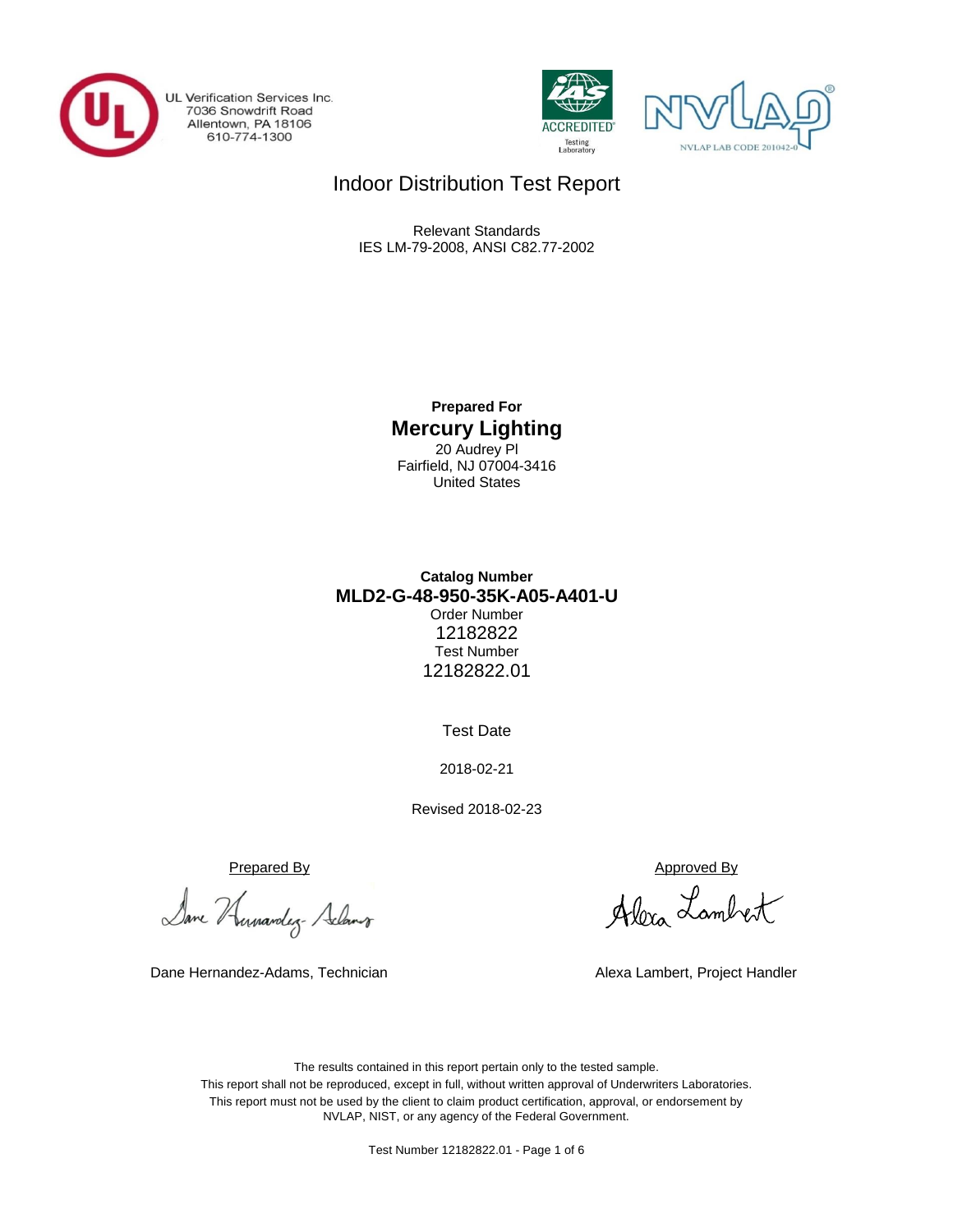

**Lamp:**<br>Mounting:<br>Ballast/Driver: **Lamp:** 96 white LEDs

**Ballast/Driver:** Philips XI040C110V054BST1 **Luminaire Description:** Extruded aluminum housing, frosted lens enclosure



#### **Luminaire Characteristics**

Luminous Length: Luminous Width: Luminous Height:

47.00 in. 1.875 in. 0.50 in.

#### **Summary of Results Test Conditions**

Maximum Candela: 1116 Candela Luminaire Efficacy: Total Luminaire Output:

3821 Lumens

| <b>Test Temperature:</b> | 25.0 °C   |       |
|--------------------------|-----------|-------|
| Voltage:                 | 119.9 VAC |       |
| Current:                 | 0.3724A   |       |
| Power:                   | 44.55 W   |       |
| Power Factor:            | 0.998     |       |
| Frequency:               |           | 60 Hz |
| Current THD:             | 5.64%     |       |
|                          |           |       |

Laboratory results may not be representative of field performance Ballast factors have not been applied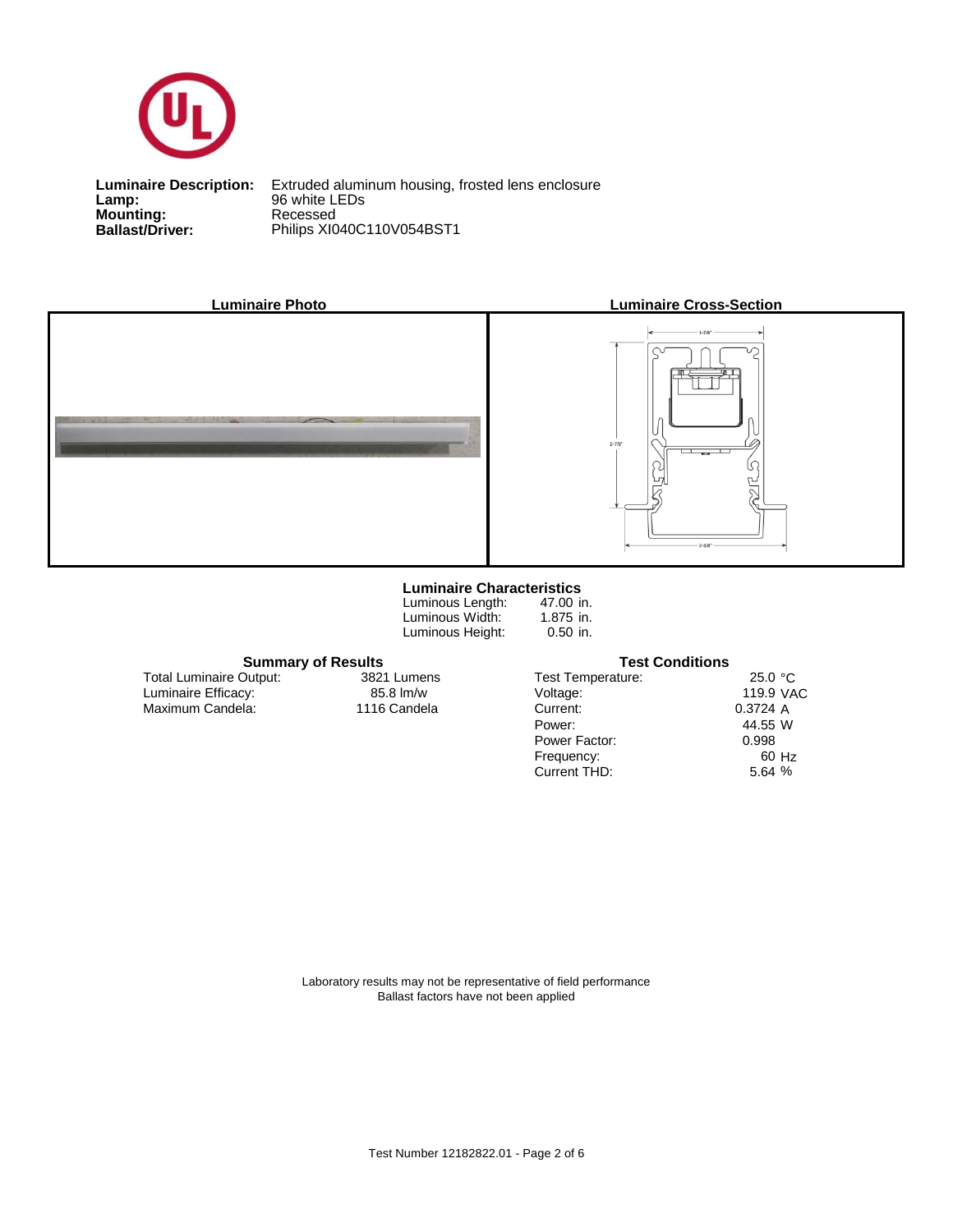

# **Distribution - Goniophotometer**

| Distribution Test Conditions |                |                |              |                       |                  |                    |  |  |  |
|------------------------------|----------------|----------------|--------------|-----------------------|------------------|--------------------|--|--|--|
| <b>Temperature I</b>         | <b>Voltage</b> | <b>Current</b> | <b>Power</b> | <b>Power Factor I</b> | <b>Frequency</b> | <b>Current THD</b> |  |  |  |
| 25.0 °C                      | 119.9 VAC      | 0.3724 A       | 44.55 W      | 0.998                 | 60 Hz            | 5.64%              |  |  |  |
|                              |                |                |              |                       |                  |                    |  |  |  |



#### **Zonal Lumen Summary**

| Zone      | _umens | % of Luminaire | Zone    | Lumens | % of Luminaire | Zone    | Lumens | % of Luminaire |
|-----------|--------|----------------|---------|--------|----------------|---------|--------|----------------|
| 0-5       | 25.9   | 0.7%           | 60-65   | 251.2  | 6.6%           | 120-125 | 14.6   | 0.4%           |
| $5 - 10$  | 77.1   | $2.0\%$        | 65-70   | 219.8  | 5.8%           | 125-130 | 8.6    | 0.2%           |
| $10 - 15$ | 126.0  | 3.3%           | 70-75   | 183.0  | 4.8%           | 130-135 | 3.9    | 0.1%           |
| 15-20     | 171.1  | 4.5%           | 75-80   | 142.7  | 3.7%           | 135-140 |        | 0.0%           |
| $20 - 25$ | 210.6  | 5.5%           | 80-85   | 103.1  | 2.7%           | 140-145 | 0.0    | 0.0%           |
| $25 - 30$ | 243.9  | 6.4%           | 85-90   | 71.2   | .9%            | 145-150 |        | $0.0\%$        |
| $30 - 35$ | 270.0  | 7.1%           | 90-95   | 58.0   | .5%            | 150-155 |        | 0.0%           |
| $35 - 40$ | 288.5  | 7.6%           | 95-100  | 51.9   | .4%            | 155-160 |        | $0.0\%$        |
| 40-45     | 298.6  | 7.8%           | 100-105 | 45.1   | .2%            | 160-165 |        | 0.0%           |
| 45-50     | 299.5  | 7.8%           | 105-110 | 37.4   | $0\%$          | 165-170 |        | $0.0\%$        |
| 50-55     | 291.6  | 7.6%           | 110-115 | 29.2   | 0.8%           | 170-175 |        | 0.0%           |
| $55 - 60$ | 275.5  | 7.2%           | 115-120 | 21.3   | 0.6%           | 175-180 |        | 0.0%           |

| Zone   | Lumens | % of Luminaire |
|--------|--------|----------------|
| ი-4ი   | 1413   | 37.0%          |
| 0-60   | 2578   | 67.5%          |
| ი-90   | 3549   | 92.9%          |
| 90-180 | 271    | 7.1%           |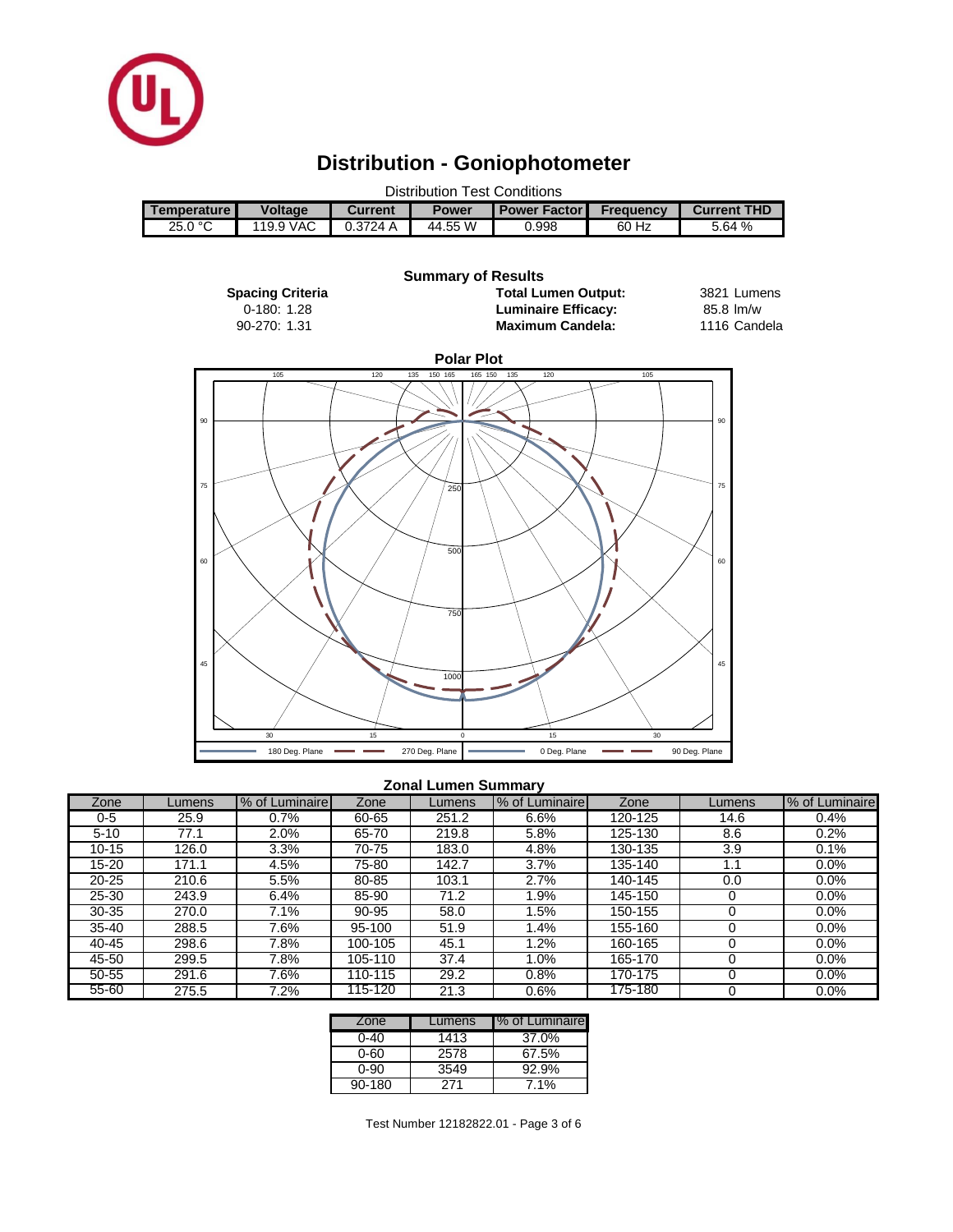

## **Candela Tabulation**

|                 | Horizontal Angle (Degrees) |                |      |                  |             |                |             |                  |              |                |             |                |                |             |             |                  |
|-----------------|----------------------------|----------------|------|------------------|-------------|----------------|-------------|------------------|--------------|----------------|-------------|----------------|----------------|-------------|-------------|------------------|
|                 | $\overline{0}$             | 22.5           | 45   | 67.5             | 90          | 112.5          | 135         | 157.5            | 180          | 202.5          | 225         | 247.5          | 270            | 292.5       | 315         | 337.5            |
| $\mathbf 0$     | 1085                       | 1085           | 1085 | 1085             | 1085        | 1085           | 1085        | 1085             | 1085         | 1085           | 1085        | 1085           | 1085           | 1085        | 1085        | 1085             |
| 5               | 1111                       | 1087           | 1075 | 1076             | 1075        | 1076           | 1075        | 1087             | 1111         | 1087           | 1075        | 1076           | 1075           | 1076        | 1075        | 1087             |
| 10              | 1095                       | 1073           | 1065 | 1069             | 1068        | 1069           | 1065        | 1073             | 1095         | 1073           | 1065        | 1069           | 1068           | 1069        | 1065        | 1073             |
| 15              | 1068                       | 1049           | 1047 | 1053             | 1054        | 1053           | 1047        | 1049             | 1068         | 1049           | 1047        | 1053           | 1054           | 1053        | 1047        | 1049             |
| 20              | 1032                       | 1016           | 1017 | 1027             | 1030        | 1027           | 1017        | 1016             | 1032         | 1016           | 1017        | 1027           | 1030           | 1027        | 1017        | 1016             |
| 25              | 987                        | 975            | 982  | 994              | 997         | 994            | 982         | 975              | 987          | 975            | 982         | 994            | 997            | 994         | 982         | 975              |
| 30              | 934                        | 928            | 940  | 953              | 958         | 953            | 940         | 928              | 934          | 928            | 940         | 953            | 958            | 953         | 940         | 928              |
| 35              | 876                        | 874            | 892  | 909              | 914         | 909            | 892         | 874              | 876          | 874            | 892         | 909            | 914            | 909         | 892         | 874              |
| 40              | 810                        | 813            | 838  | 858              | 866         | 858            | 838         | 813              | 810          | 813            | 838         | 858            | 866            | 858         | 838         | 813              |
| 45              | 737                        | 749            | 777  | 802              | 810         | 802            | 777         | 749              | 737          | 749            | 777         | 802            | 810            | 802         | 777         | 749              |
| 50              | 658                        | 674            | 710  | 741              | 749         | 741            | 710         | 674              | 658          | 674            | 710         | 741            | 749            | 741         | 710         | 674              |
| 55              | 576                        | 597            | 639  | 673              | 682         | 673            | 639         | 597              | 576          | 597            | 639         | 673            | 682            | 673         | 639         | 597              |
| 60              | 488                        | 517            | 564  | 600              | 610         | 600            | 564         | 517              | 488          | 517            | 564         | 600            | 610            | 600         | 564         | 517              |
| 65              | 397                        | 433            | 484  | 522              | 533         | 522            | 484         | 433              | 397          | 433            | 484         | 522            | 533            | 522         | 484         | 433              |
| 70              | 303                        | 348            | 402  | 442              | 454         | 442            | 402         | 348              | 303          | 348            | 402         | 442            | 454            | 442         | 402         | 348              |
| $\overline{75}$ | 209                        | 261            | 319  | 361              | 373         | 361            | 319         | 261              | 209          | 261            | 319         | 361            | 373            | 361         | 319         | 261              |
| 80              | 120                        | 177            | 240  | 282              | 296         | 282            | 240         | 177              | 120          | 177            | 240         | 282            | 296            | 282         | 240         | 177              |
| 85              | 45                         | 105            | 170  | 213              | 227         | 213            | 170         | 105              | 45           | 105            | 170         | 213            | 227            | 213         | 170         | 105              |
| 90              | 5                          | 63             | 125  | 167              | 181         | 167            | 125         | 63               | 5            | 63             | 125         | 167            | 181            | 167         | 125         | 63               |
| 95              | 4                          | 52             | 112  | 153              | 167         | 153            | 112         | 52               | 4            | 52             | 112         | 153            | 167            | 153         | 112         | 52               |
| 100             | 3                          | 41             | 101  | 140              | 154         | 140            | 101         | 41               | 3            | 41             | 101         | 140            | 154            | 140         | 101         | 41               |
| 105             | $\overline{\mathbf{c}}$    | 28             | 87   | 126              | 140         | 126            | 87          | 28               | 2            | 28             | 87          | 126            | 140            | 126         | 87          | 28               |
| 110             | $\mathbf{1}$               | 14             | 72   | 111              | 124         | 111            | 72          | 14               | $\mathbf{1}$ | 14             | 72          | 111            | 124            | 111         | 72          | 14               |
| 115             | $\overline{1}$             | $\overline{2}$ | 54   | 92               | 106         | 92             | 54          | $\overline{c}$   | $\mathbf{1}$ | $\overline{c}$ | 54          | 92             | 106            | 92          | 54          | $\overline{c}$   |
| 120             | 0                          | $\mathbf 0$    | 36   | 72               | 85          | 72             | 36          | 0                | 0            | $\mathbf 0$    | 36          | 72             | 85             | 72          | 36          | $\boldsymbol{0}$ |
| 125             | $\mathbf 0$                | $\mathbf 0$    | 19   | 52               | 64          | 52             | 19          | $\boldsymbol{0}$ | 0            | $\mathbf 0$    | 19          | 52             | 64             | 52          | 19          | $\mathbf 0$      |
| 130             | 0                          | $\mathbf 0$    | 3    | 32               | 43          | 32             | 3           | $\boldsymbol{0}$ | 0            | $\mathbf 0$    | 3           | 32             | 43             | 32          | 3           | $\mathbf 0$      |
| 135             | 0                          | $\mathbf 0$    | 0    | 13               | 22          | 13             | 0           | $\boldsymbol{0}$ | 0            | $\mathbf 0$    | 0           | 13             | 22             | 13          | 0           | $\pmb{0}$        |
| 140             | $\mathbf 0$                | $\mathbf 0$    | 0    | $\pmb{0}$        | 4           | $\mathbf 0$    | $\mathbf 0$ | $\overline{0}$   | 0            | $\mathbf 0$    | 0           | $\mathbf 0$    | 4              | $\mathbf 0$ | 0           | $\mathbf 0$      |
| 145             | $\mathbf 0$                | $\mathbf 0$    | 0    | 0                | 0           | $\mathbf 0$    | 0           | $\mathbf 0$      | 0            | $\mathbf 0$    | $\mathbf 0$ | $\mathbf 0$    | 0              | $\mathbf 0$ | 0           | 0                |
| 150             | $\mathbf 0$                | $\mathbf 0$    | 0    | $\mathbf 0$      | $\mathbf 0$ | $\mathbf 0$    | $\mathbf 0$ | $\mathbf 0$      | 0            | $\mathbf 0$    | $\mathbf 0$ | $\mathbf 0$    | $\mathbf 0$    | $\mathbf 0$ | $\mathbf 0$ | $\mathbf 0$      |
| 155             | 0                          | $\mathbf 0$    | 0    | $\mathbf 0$      | $\mathbf 0$ | $\mathbf 0$    | 0           | $\mathbf 0$      | 0            | $\mathbf 0$    | $\mathbf 0$ | 0              | 0              | 0           | 0           | $\boldsymbol{0}$ |
| 160             | $\mathbf 0$                | $\mathbf 0$    | 0    | $\mathbf 0$      | $\mathbf 0$ | $\overline{0}$ | 0           | $\mathbf 0$      | 0            | $\mathbf 0$    | $\mathbf 0$ | $\overline{0}$ | $\overline{0}$ | $\mathbf 0$ | 0           | $\mathbf 0$      |
| 165             | $\mathbf 0$                | $\mathbf 0$    | 0    | $\boldsymbol{0}$ | $\mathbf 0$ | $\mathbf 0$    | $\mathbf 0$ | $\overline{0}$   | 0            | $\mathbf 0$    | $\mathbf 0$ | $\overline{0}$ | 0              | $\mathbf 0$ | $\mathbf 0$ | $\boldsymbol{0}$ |
| 170             | $\mathbf 0$                | $\mathbf 0$    | 0    | $\boldsymbol{0}$ | $\mathbf 0$ | $\mathbf 0$    | $\mathbf 0$ | $\mathbf 0$      | 0            | $\mathbf 0$    | $\mathbf 0$ | $\mathbf 0$    | $\mathbf 0$    | $\mathbf 0$ | 0           | $\mathbf 0$      |
| 175             | $\mathbf 0$                | $\mathbf 0$    | 0    | $\mathbf 0$      | $\mathbf 0$ | $\mathbf 0$    | 0           | $\boldsymbol{0}$ | 0            | $\mathbf 0$    | 0           | 0              | $\mathbf 0$    | $\pmb{0}$   | 0           | $\mathbf 0$      |
| 180             | 0                          | 0              | 0    | $\mathbf 0$      | 0           | 0              | 0           | $\mathbf 0$      | 0            | $\mathbf 0$    | 0           | $\overline{0}$ | $\mathbf 0$    | 0           | 0           | 0                |

#### **Average Luminance (cd/m<sup>2</sup> )**

|                          |    |       | Horizontal Angle (Degrees) |       |
|--------------------------|----|-------|----------------------------|-------|
|                          |    |       | 45                         | 90    |
|                          |    | 19080 | 19080                      | 19080 |
| Angle<br>ses)<br>Ë       | 45 | 18140 | 16150                      | 15910 |
| Vertical<br>(Degre<br>Ğ9 | 55 | 17400 | 15310                      | 15140 |
|                          | 65 | 16140 | 14180                      | 14110 |
|                          | 75 | 13670 | 12530                      | 12700 |
|                          | 85 | 8034  | 10560                      | 11300 |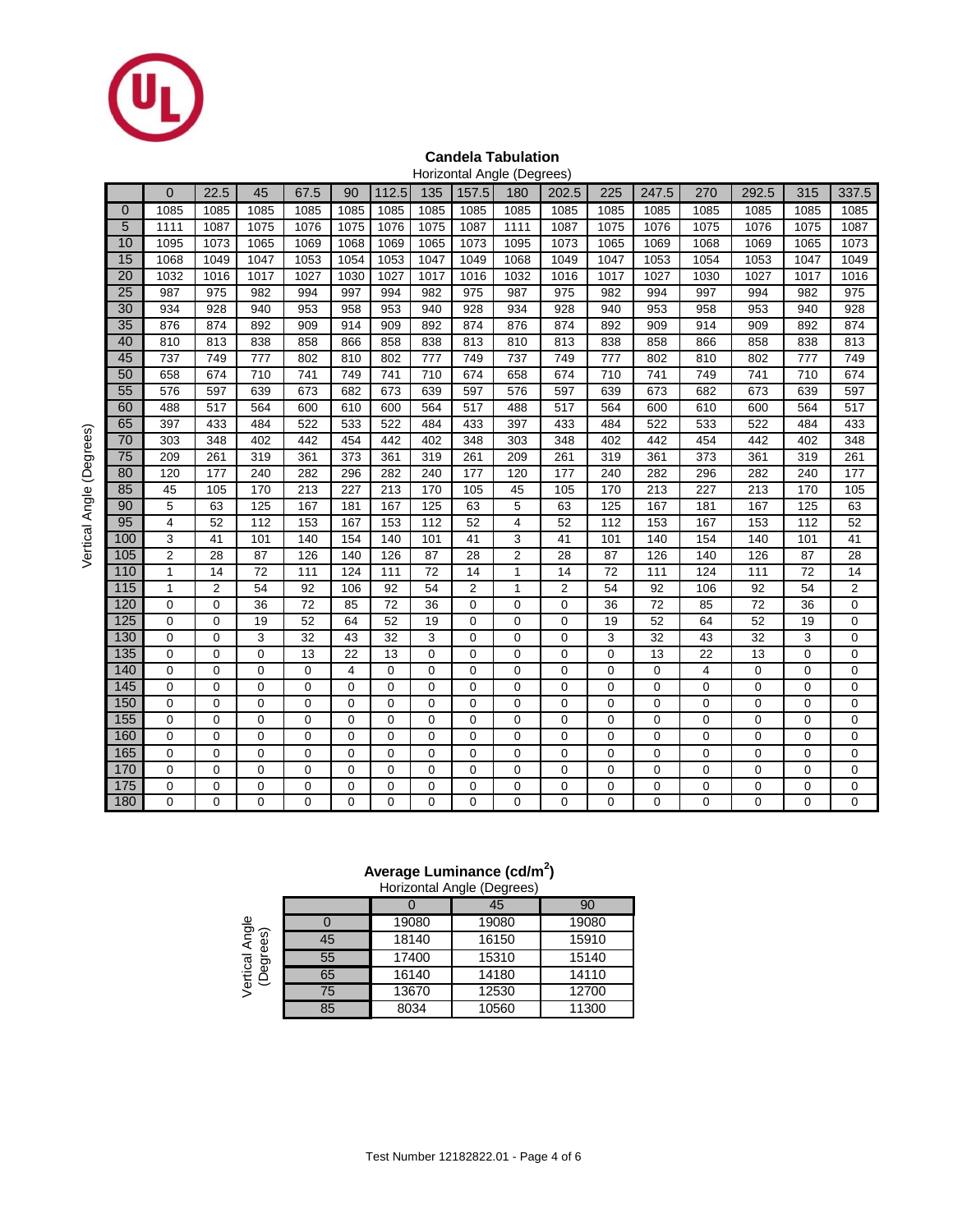

## **Utilization of Lumens - Zonal Cavity Method**

|                                      | <b>Effective Floor Cavity Reflectance 20%</b> |      |      |      |      |      |      |      |      |                                                                 |      |      |      |      |      |      |      |      |
|--------------------------------------|-----------------------------------------------|------|------|------|------|------|------|------|------|-----------------------------------------------------------------|------|------|------|------|------|------|------|------|
| <b>Ceiling Cavity</b><br>Reflectance | 80                                            |      |      |      | 70   |      |      |      | 50   |                                                                 |      | 30   |      |      | 10   |      |      |      |
| Wall<br>Reflectance                  | 70                                            | 50   | 30   | 10   | 70   | 50   | 30   | 10   | 50   | 30                                                              | 10   | 50   | 30   | 10   | 50   | 30   | 10   |      |
| <b>Room Cavity</b><br>Ratio (RCR)    |                                               |      |      |      |      |      |      |      |      | Values are expressed as Lumens delivered to the task surface ** |      |      |      |      |      |      |      |      |
| $\Omega$                             | 4484                                          | 4484 | 4484 | 4484 | 4348 | 4348 | 4348 | 4348 | 4094 | 4094                                                            | 4094 | 3863 | 3863 | 3863 | 3650 | 3650 | 3650 | 3549 |
|                                      | 4033                                          | 3826 | 3641 | 3474 | 3898 | 3712 | 3543 | 3391 | 3497 | 3360                                                            | 3234 | 3300 | 3189 | 3086 | 3118 | 3030 | 2947 | 2845 |
| $\overline{2}$                       | 3642                                          | 3300 | 3016 | 2778 | 3513 | 3203 | 2944 | 2723 | 3021 | 2805                                                            | 2618 | 2853 | 2674 | 2517 | 2698 | 2552 | 2421 | 2320 |
| 3                                    | 3305                                          | 2876 | 2545 | 2281 | 3184 | 2794 | 2488 | 2242 | 2639 | 2380                                                            | 2167 | 2496 | 2278 | 2094 | 2363 | 2181 | 2024 | 1926 |
|                                      | 3016                                          | 2535 | 2183 | 1913 | 2904 | 2465 | 2138 | 1885 | 2333 | 2052                                                            | 1829 | 2210 | 1969 | 1775 | 2096 | 1891 | 1722 | 1626 |
| 5                                    | 2767                                          | 2255 | 1898 | 1634 | 2665 | 2196 | 1862 | 1613 | 2082 | 1792                                                            | 1569 | 1977 | 1725 | 1527 | 1879 | 1661 | 1486 | 1395 |
| 6                                    | 2550                                          | 2024 | 1671 | 1417 | 2457 | 1972 | 1641 | 1400 | 1875 | 1583                                                            | 1366 | 1784 | 1528 | 1332 | 1699 | 1474 | 1299 | 1212 |
|                                      | 2360                                          | 1830 | 1486 | 1244 | 2276 | 1785 | 1461 | 1230 | 1701 | 1412                                                            | 1202 | 1622 | 1366 | 1175 | 1547 | 1321 | 1148 | 1065 |
| 8                                    | 2194                                          | 1665 | 1333 | 1104 | 2118 | 1627 | 1312 | 1093 | 1553 | 1271                                                            | 1069 | 1484 | 1231 | 1047 | 1419 | 1193 | 1024 | 946  |
| 9                                    | 2048                                          | 1525 | 1205 | 989  | 1979 | 1492 | 1187 | 979  | 1427 | 1152                                                            | 960  | 1366 | 1118 | 941  | 1309 | 1085 | 921  | 848  |
| 10                                   | 1918                                          | 1405 | 1098 | 893  | 1855 | 1375 | 1082 | 885  | 1318 | 1052                                                            | 868  | 1265 | 1022 | 852  | 1214 | 994  | 835  | 765  |

| <b>Beam and Field Information</b> |               |  |  |  |  |  |  |  |
|-----------------------------------|---------------|--|--|--|--|--|--|--|
| CIE Type:                         | Direct        |  |  |  |  |  |  |  |
| Center Beam Intenisty:            | 1085 Candela  |  |  |  |  |  |  |  |
| Central Cone Intensity:           | 1084 Candela  |  |  |  |  |  |  |  |
| Beam Flux:                        | 2641.3 Lumens |  |  |  |  |  |  |  |
| Beam Angle (0-180):               | 113.7 Degrees |  |  |  |  |  |  |  |
| Beam Angle (90-270):              | 128.8 Degrees |  |  |  |  |  |  |  |
| Field Angle (0-180):              | 161.4 Degrees |  |  |  |  |  |  |  |
| Field Angle (90-270):             | 228.5 Degrees |  |  |  |  |  |  |  |